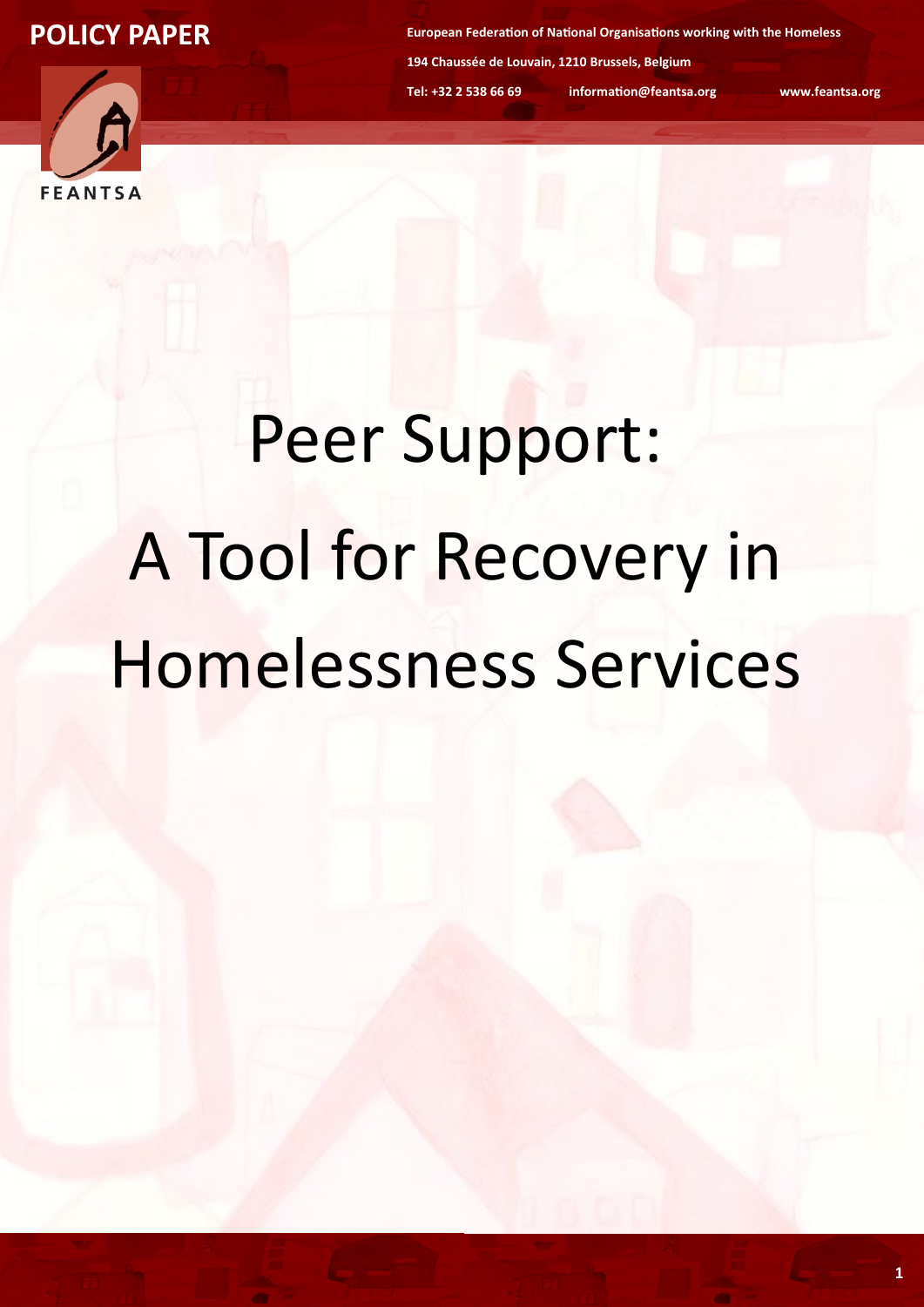**European Federation of National Organisations working with the Homeless 194 Chaussée de Louvain, 1210 Brussels, Belgium Tel: +32 2 538 66 69 information@feantsa.org www.feantsa.org**



## **Peer Support: A Tool for Recovery in Homelessness Services**

#### **Background**

An increasing number of homeless services are developing peer support and peer worker roles (see definitions below). Peer support is well recognised by professionals in mental health and addiction services, where peer support has been widely used over the past few decades and considerable knowledge has emerged about the approach. Given that many individuals experiencing homelessness also often suffer from co-occurring mental health problems, substance use, and traumatic stress disorder, when developing peer support work homeless service providers can learn from research, practices, and policies used to deliver recovery-oriented care elsewhere. In this paper, we present experience and expertise regarding peer support by looking at the concepts and values underlying peer support, and by examining the difficulties and challenges involved in developing it. We will also give examples from across Europe of homeless organisations who train peers and use peer support as part of their care and support teams. Peer support is developing to different degrees in different contexts. The aim of this paper is to help FEANTSA members understand the key principles, opportunities and challenges involved in setting up peer support, in order to inform their practices.

#### **What is peer support?**

Peer support (sometimes also referred to as mutual support) is a supportive relationship between people who have a lived experience in common. For the purpose of this paper, the experience individuals have in common is homelessness. A peer support relationship can take different forms, as can a peer support role. Peer support can be formally organised by the paid staff of a homelessness organisation, or be structured more informally by clients themselves. What formally organised or informally organised peer support systems have in common is that at least one element of the support that clients receive is provided by other people with lived experience of homelessness.

Peer workers (sometimes also referred to as peer support workers) may be volunteers or paid members of staff, but what is important is that they have formal roles and work tasks which they are expected to complete at regular times and to a certain standard. They are people with lived experience of homelessness who have an employee or employee-type relationship with the organization. Peer worker roles are different from peer support roles and require different support mechanisms and systems from the host organization.

Either informal or organised peer support or peer worker roles are "based on the belief that people who have faced, endured, and overcome adversity can offer useful support, encouragement, hope, and perhaps mentorship to others facing similar situations."<sup>1</sup> Shared experience, which can often be negative or challenging to the individual, is the connecting point.

In this paper, we will focus on different forms of peer support with and by people who have personal experience of homelessness, and will bring examples of peer support from the area of health.

 $1$  Peer support among adults with serious mental illness: a report from the field by Davidson, Chinman, Sells and Rowe, 2006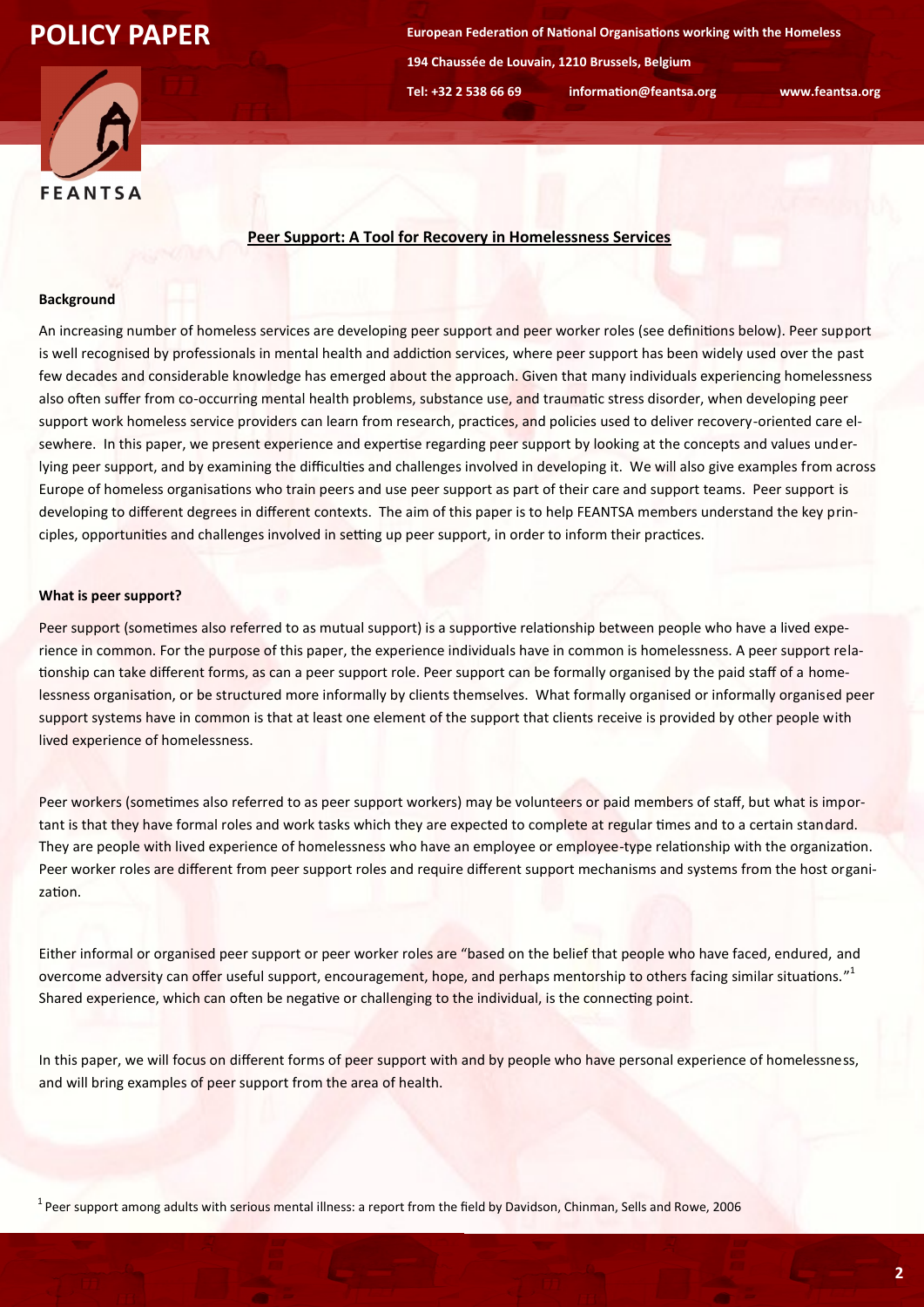**European Federation of National Organisations working with the Homeless 194 Chaussée de Louvain, 1210 Brussels, Belgium Tel: +32 2 538 66 69 information@feantsa.org www.feantsa.org**



#### **Key Principles for Peer Support**

## **Uniqueness of peer support**

A peer is in a unique position to offer support by virtue of relevant experience: he or she has "been there, done that" and can relate to others who are now in a similar situation.<sup>2</sup> Because of their personal experience, peer workers and/or peer supporters have expertise and real world knowledge that professional training cannot replicate.

What is the uniqueness of peer support? The literature on mental health peer work finds three basic contributions of peer support. The first is to inspire others, give them hope through self-disclosure and by being an example of recovery. The second expands on this role-modelling function, and the third aspect of peer support focuses on the how the peer relationship is based on trust, acceptance, understanding, and an empathy born of shared experience which the client receiving the peer support finds easier to share than they might do with a professional who has never 'been there'. When it provides support that involves these three aspects, peer support has also been found to increase participants' sense of hope and control and their ability to effect changes in their lives, to increase their self-care, their sense of belonging in the community and satisfaction with various aspects of their life, and to reduce recipients' levels of depression and psychosis.<sup>3</sup>

Peer support is of central importance in the recovery movement. Recovery does not refer to a certain type of service or intervention, but rather to "what people in recovery themselves do to facilitate their own recoveries".<sup>4</sup> Involving clients and being personcentered is of central importance to recovery-oriented services. Peer work fits into a number of broader transitions that have been taking place within homeless services over the past decades and which are still ongoing. The user empowerment movement in social services means that a growing number of homeless services try to move from doing things "to" people towards doing things "with" people. In addition, there has been an expansion in the range of homeless services with a growing emphasis on "ending" people's experience of homelessness and enabling them to be included in society through housing, employment, social networks etc. This contrasts with the historically predominant focus on "managing" episodes of homelessness through emergency intervention. FEANT-SA has elaborated the concept of housing-led services, which focus on preventing loss of housing and helping homeless people access and maintain housing, with support as required. These broad evolutions within the sector have created more space for principles of respect, autonomy, dignity, consumer choice, recovery and hope. Peer support is one of the core elements of the Housing First model. Many Housing First projects across Europe have used peer support and have found that relating to clients based on shared experience is of unparalleled value.

#### **Participation is Key**

Participation is a way of working that empowers people to participate in decisions and action that affect their lives. It is based on the conviction that people have the right to have a say in the way that services they use are set up and run, and that people at social or economic disadvantage often face barriers to influencing decision making.<sup>5</sup> Participation is important and a useful way to recruit peer support volunteers, but participation and peer support are not the same thing. Participation means involving clients in the day-to-day

 $^2$  There is sometimes confusion over who is a peer support worker and who is not. It is often used as an added title, because it is part of a trend, but it can be stigmatizing as well. It should be used when it is fundamentally necessary for the work to disclose the lived experience.

<sup>&</sup>lt;sup>3</sup> Peer support among persons with severe mental illnesses : a review of evidence and experience

<sup>4</sup>Recovery and Homeless Services : New Directions for Services

<sup>&</sup>lt;sup>5</sup> Participation Toolkit, FEANTSA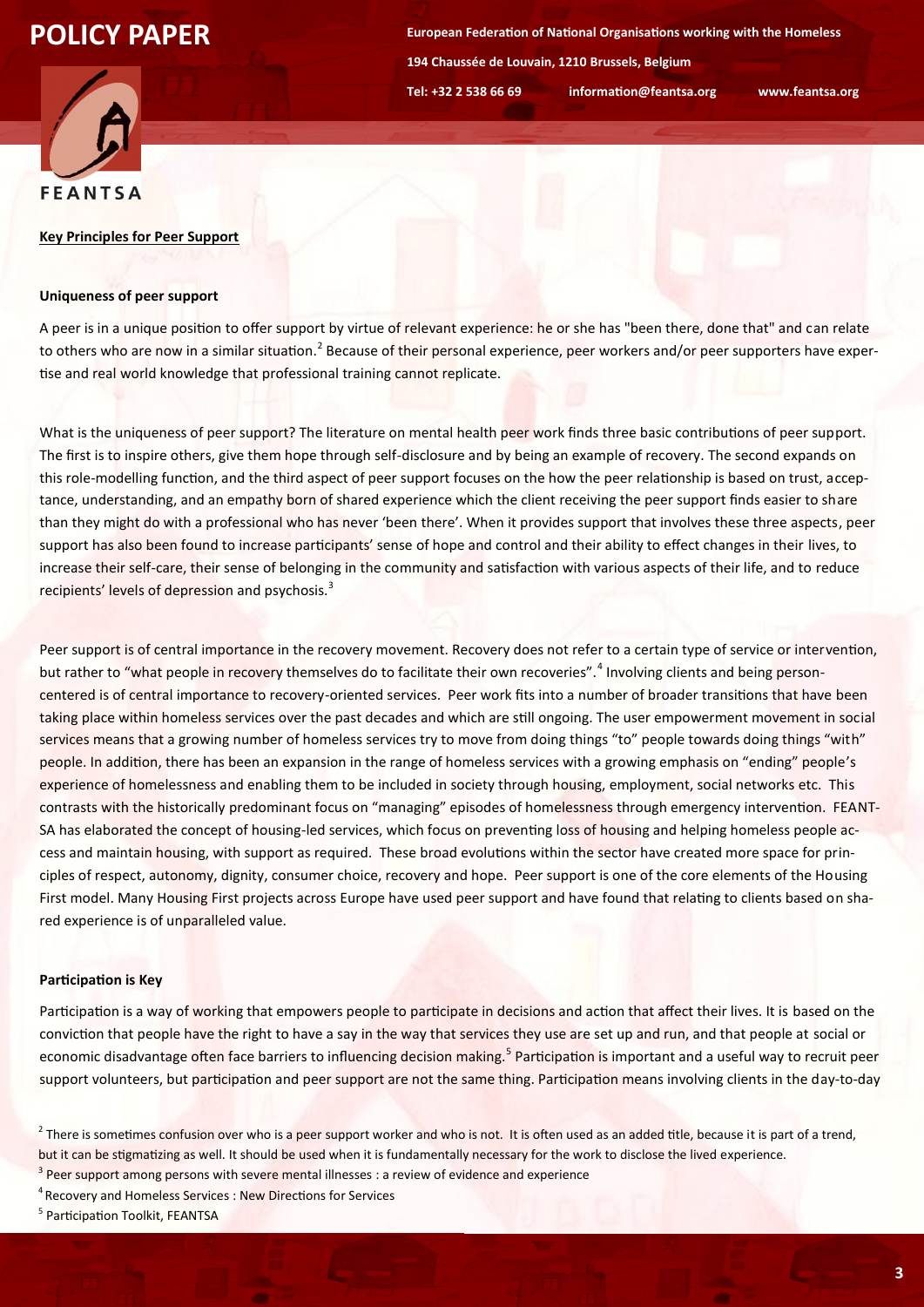**European Federation of National Organisations working with the Homeless 194 Chaussée de Louvain, 1210 Brussels, Belgium Tel: +32 2 538 66 69 information@feantsa.org www.feantsa.org**



running of services, or in setting plans or policies. Peer support refers specifically to involving people with lived experience in providing support to other homeless people in their recovery journey.

A peer research project was conducted by people with experience of homelessness with the objective of informing currently homeless people of the critical success factors that have enabled people to successfully move on from homelessness.<sup>6</sup> Twenty-one out of twenty-five (84%) formerly homeless people specifically mentioned that having the perspective of peers was a critical factor in them escaping homelessness. They cited both peer support through formal channels such as peer mentor schemes, or more informally from people they knew on the streets or in hostels.

Many participants also said that participating in client involvement initiatives was important, both as a means of developing oneself but also to fulfil a sense of duty to give back. Participation in the processes of service delivery promotes empowerment, increases opportunities for peer support, increases hope and contributes to creating person-centered recovery-oriented services.

## **Peer Support Works**

Although there has been limited research into the effectiveness of peer support in the field of homelessness, the few studies that have been carried out so far show the positive impact of peer support and benefits for service users, peer workers and both homelessness and health services.<sup>7</sup>

#### **Benefits to Peers**

Peers who take on peer support roles can feel empowered; have greater confidence and a more positive sense of identity. Being employed as a peer worker or taking on a less formal support role is generally seen as a positive and safe way to move towards employability and thus resume a key social role.

#### **Benefits to Service Users**

Service users supported by peers often feel that there is someone who can relate to and understand their experiences and therefore is able to engage with them a in a non-judgmental and less threatening way. Peers can challenge service users more than other staff members can. Recent research by Groundswell showed that service users are keen to be challenged more and those who have been through similar experiences have the authority and are more in a position to do so than other staff are.<sup>8</sup> Social skills can be enhanced through peer support and isolation can be reduced. Peer support may also be beneficial for people settling into permanent housing, in terms of helping them re-integrate into their community.

<sup>6</sup> Escape Plan by Groundswell

<sup>7</sup> Effectiveness of a peer-support community in addiction recovery: participation as intervention

<sup>8</sup> Groundswell: Homeless Peer Health Activity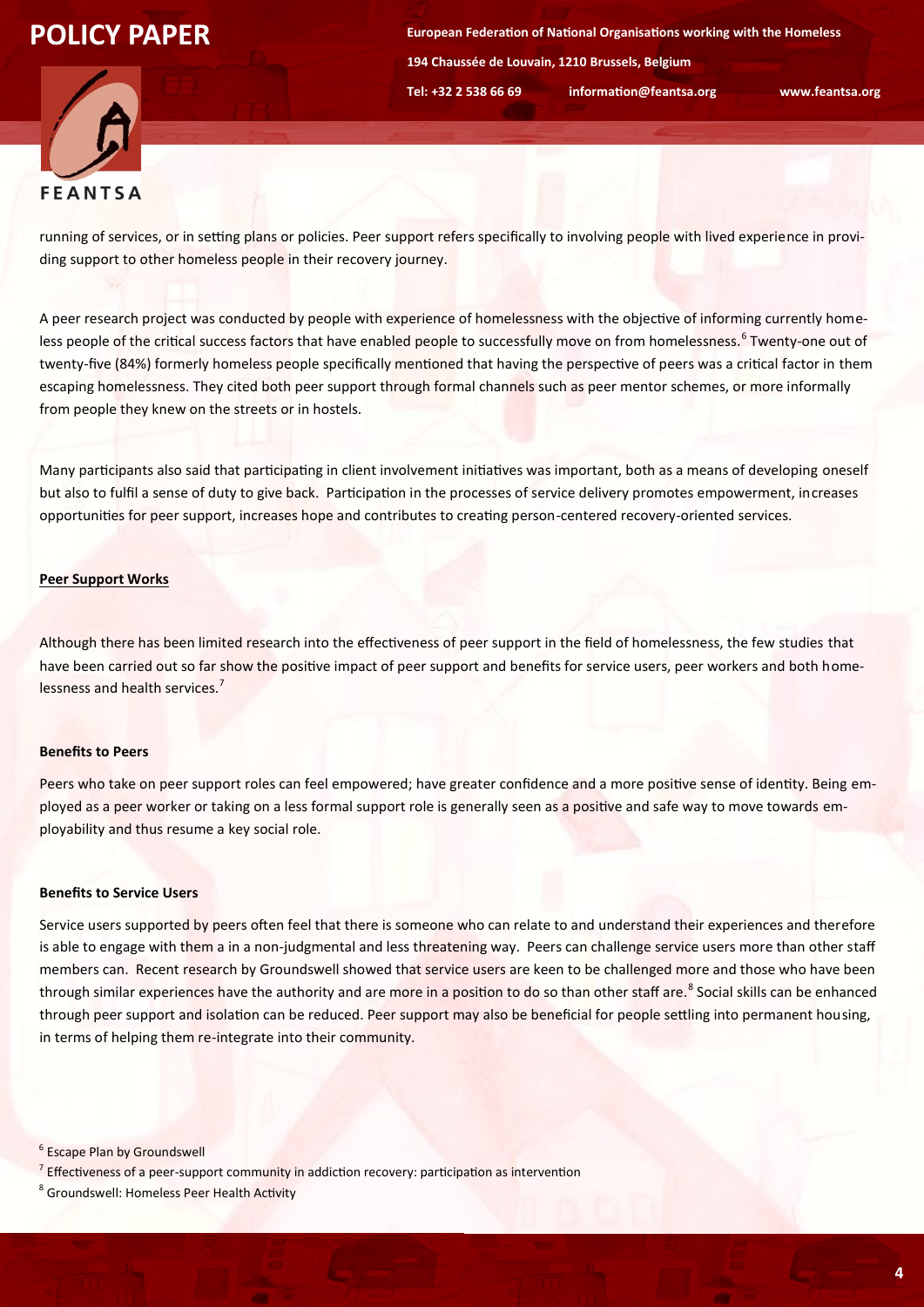**European Federation of National Organisations working with the Homeless 194 Chaussée de Louvain, 1210 Brussels, Belgium Tel: +32 2 538 66 69 information@feantsa.org www.feantsa.org**



#### **Benefits to Services**

When a homelessness organisation successfully integrates peers into its service delivery, they can bring an added value because clients build up a trusting relationship sooner, which facilitates a quicker intervention and better outcomes. Peer support programmes can also reduce the strain on staff by providing additional ways of supporting clients and therefore enhancing the service; for example, peer support can be used for accompaniment, helping other service users to attend medical and other appointments, relieving pressure on staff who often do not have the time or are not numerous enough (because someone has to stay in the hostel or day centre) to carry out these roles.

## **Good Value for Money**

There is evidence that use of peer support has strong potential to deliver good value for money while simultaneously delivering a wide range of health and social benefits. Research shows that peer support within mental health services can be effective in engaging people into care and act as a bridge between clients and staff.<sup>9</sup> Peer support can also be useful in decreasing rates of hospitalisation and use of emergency rooms and days spent in hospitals for persons with histories of multiple hospitalisation. Peer support also generated positive outcomes in terms of reduced substance use among persons with co-occurring substance use disorders. Analyses of costs and savings show that adding peer support schemes to existing mental health teams may results in overall cost savings and that the financial benefits of peer support may substantially outweigh its costs.<sup>10</sup>

## **Challenges for Implementing Peer Support**

There is potential for the benefits of peer support to become restricted by a number of challenges. These challenges have to be fully considered and addressed in order for organisations to develop a successful peer support service. As discussed above, participation is a key component of peer support. If organisations involve clients meaningfully in planning and delivery of peer support, it can help them to think through the challenges of peer support with the clients themselves.

#### **Support**

Inevitably, there will be times when providing support touches on personally difficult experiences and the person providing peer support may need intensive support themselves. It is important that the self-esteem and mental health of the person providing peer support is maintained, and that support is available and tailored to their needs. Stress related to peer work, however, should not be over-emphasised. It is an argument often used by professionals for limiting the use of peer work, while in reality it is not an issue for most people providing peer support.<sup>11</sup>

## **Confidentiality**

Confidentiality is often something that organisations find challenging when working with peer support – how much do they share

<sup>&</sup>lt;sup>9</sup> A review of the literature on peer support in mental health services, in: Journal of Mental Health, August, 2011

<sup>&</sup>lt;sup>10</sup> Peer support in mental health care: is it good value for money? In: Trachtenberg et al, 2013

<sup>&</sup>lt;sup>11</sup> [http://recoverydevon.co.uk/download/Peer\\_specialist\\_roles.pdf](http://recoverydevon.co.uk/download/Peer_specialist_roles.pdf)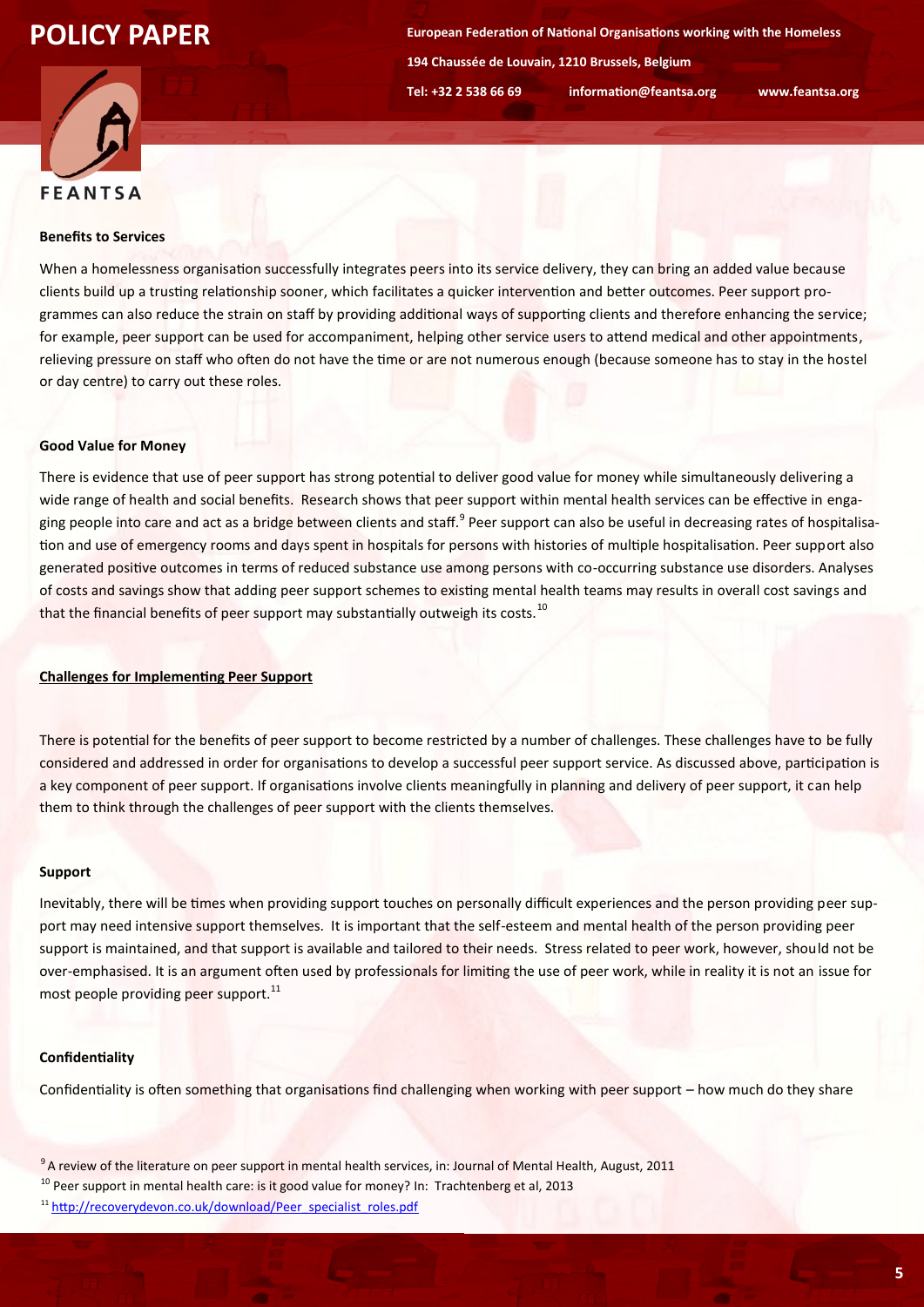**European Federation of National Organisations working with the Homeless 194 Chaussée de Louvain, 1210 Brussels, Belgium Tel: +32 2 538 66 69 information@feantsa.org www.feantsa.org**



their files and information? What sort of record-keeping, if any, do they expect from those providing peer support? Should those providing peer support attend care planning meetings? It is important to develop clear policies and procedures and provide appropriate training for the peer supporter workers and to all support staff on how to protect the confidentiality of their clients.

#### **Move on**

Thought also needs to be given to how the peer support worker/volunteer moves on: the aim is not to create roles that maintain clients in the homelessness sector forever, but this requires thought already from the beginning on how people progress from peer support roles to paid work in the field or elsewhere.

## **Costs**

Some forms of peer support rely on the voluntary activity of people with lived experience of homelessness. It is important to note that even voluntary or informal-type peer support is not cost-free: clients providing support to other clients will require support themselves, training and/or mentoring and will need their costs covered.

## **Case Studies**

## Peer Support

Some examples of peer support practices include befriending, one-to-one peer mentoring support, facilitating and delivering selfmanagement courses, leading self-help groups, etc.

*Case study: "Ten Times Better"* is a peer support group made up of hostel residents in London that meet one hour a week, for ten weeks, to set incremental weekly goals that they all try to achieve. At the first session, clients generally make what would be viewed as small commitments, but they are very important since they not only build a sense of self-belief and motivation that leads to bigger achievements, but they also generate a culture of peer support outside the meetings as people are more aware of what each other is trying to achieve.

## **Peer Support Workers**

According to the definitions set out above, all 3 peer examples described below are of peer workers; volunteers working within a particular organisation using their experiences and skills to support their peers, as per the service (aims/goals/objectives) being delivered by the organisation. It is a much more formal arrangement than peer support. Each example is illustrated with a case study of a peer support worker role in the area of homeless health.

### Peer Support Workers in Housing First

Housing chronically homeless people who experience homelessness repeatedly or continuously for long periods of time and have complex support needs can be very challenging. One of the key difficulties can be to find and engage these individuals in a way that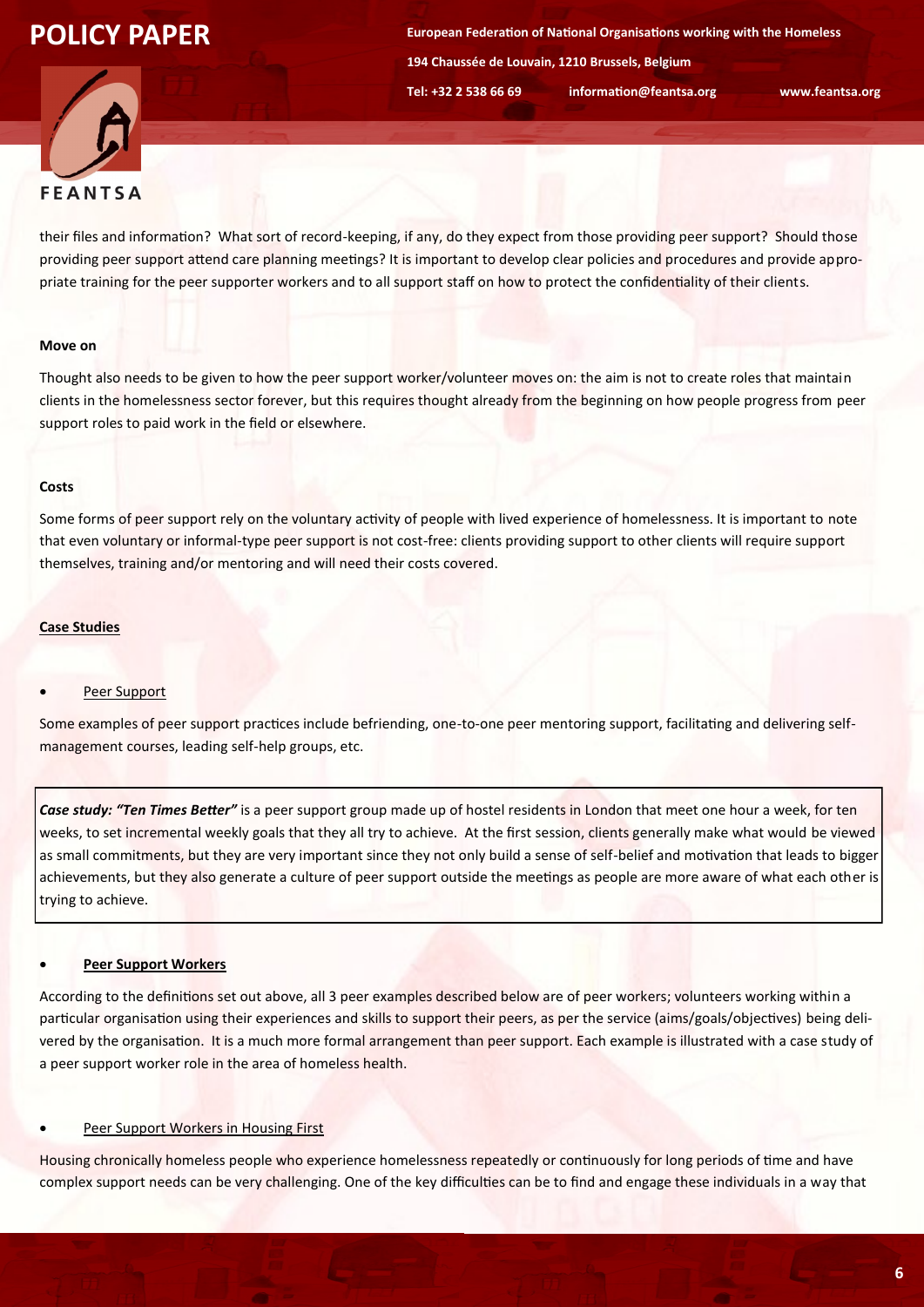**European Federation of National Organisations working with the Homeless 194 Chaussée de Louvain, 1210 Brussels, Belgium Tel: +32 2 538 66 69 information@feantsa.org www.feantsa.org**



builds trust, respect and mutual understanding. To achieve this, lived experience is very useful, allowing peer support to engage the person and to build trust more quickly than may happen with a paid professional. Housing First services aim to support people to maintain their housing and to achieve positive change in their lives. As mentors and role models, peer workers can provide invaluable support, show from their own lives that it is possible to exit homelessness, and also warn against pitfalls.

## *Case study: Turning Point Scotland*

The inclusion of peer support workers in the staff team has been widely regarded as a key strength of several Housing First projects. Turning Point Scotland provides one case study. Their 'shared histories' (of homelessness and substance misuse) have served to break down perceived barriers regarding the potential risks of being 'judged' and have enhanced service users' motivation toward recovery:

*"They've [the staff have] been great. A few of them know where I'm coming from 'cause they've been users themselves. They're not bullshitting you. From my point of view, that makes a difference. They've been there, they've done it all ... It gives that wee sense of saying like 'I could do that', you know what I mean?"* (Male service user in 30s).

## *Case study: Barcelona City Council*

Barcelona City Council has defined, in its experimental Housing First project, the peer worker as a professional that must be present and integrated in the professional teams, with a defined minimum of hours per week of professional activity. The tasks defined are: "(…) as an expert, the peer worker may contribute with his/her personal experience to support the residents, acting as mediator between residents and technical professionals" and: "the professional profile for the Housing First project may consider special skills regarding empathy and relationship and community conflict mediation and resolution." The project also states that every resident in the Housing First project will decide who will be his/her reference professional. That means that the social worker, the social integration worker or the peer worker may be designated as the referential contact person between the resident and the whole professional team.

#### Peer Health Educators

Peer Health education uses the principle of authenticity of message and the 'special relationship' between peers the most strongly. Peer health education involves peers describing their experience of a health issue, the barriers they faced in addressing that issue, what treatment was like for them, and by virtue of being here to tell others about it, the impact the health issue has had.<sup>12</sup>

#### *Case study: TB Peer Educators*

Since 2008, Find&Treat, a pan-London multi-disciplinary TB outreach team<sup>13</sup> has been recruiting former TB patients with experience of homelessness (and/or drug/alcohol dependence) to work as peers. Peers use their experience and skills to raise awareness of TB and promote and increase uptake of radiological screening among their peer group (people using homeless and/or drug and alcohol treatment services). Peers attend screening sessions with Find&Treat's mobile X-ray unit (MXU),<sup>14</sup> speak to other homelessness service users about the importance of having chest screening and support patients that find it difficult to engage with TB treatment. They also share their personal experience about having TB with homelessness staff and TB health staff, which in turn helps them to

<sup>12</sup> Groundswell: Homeless Peer Health Activity

<sup>13</sup> [www.findandtreat.com](http://www.findandtreat.com)

<sup>14</sup> The Mobile X-ray Unit screens more than 10,000 people per year at over 250 different venues in London.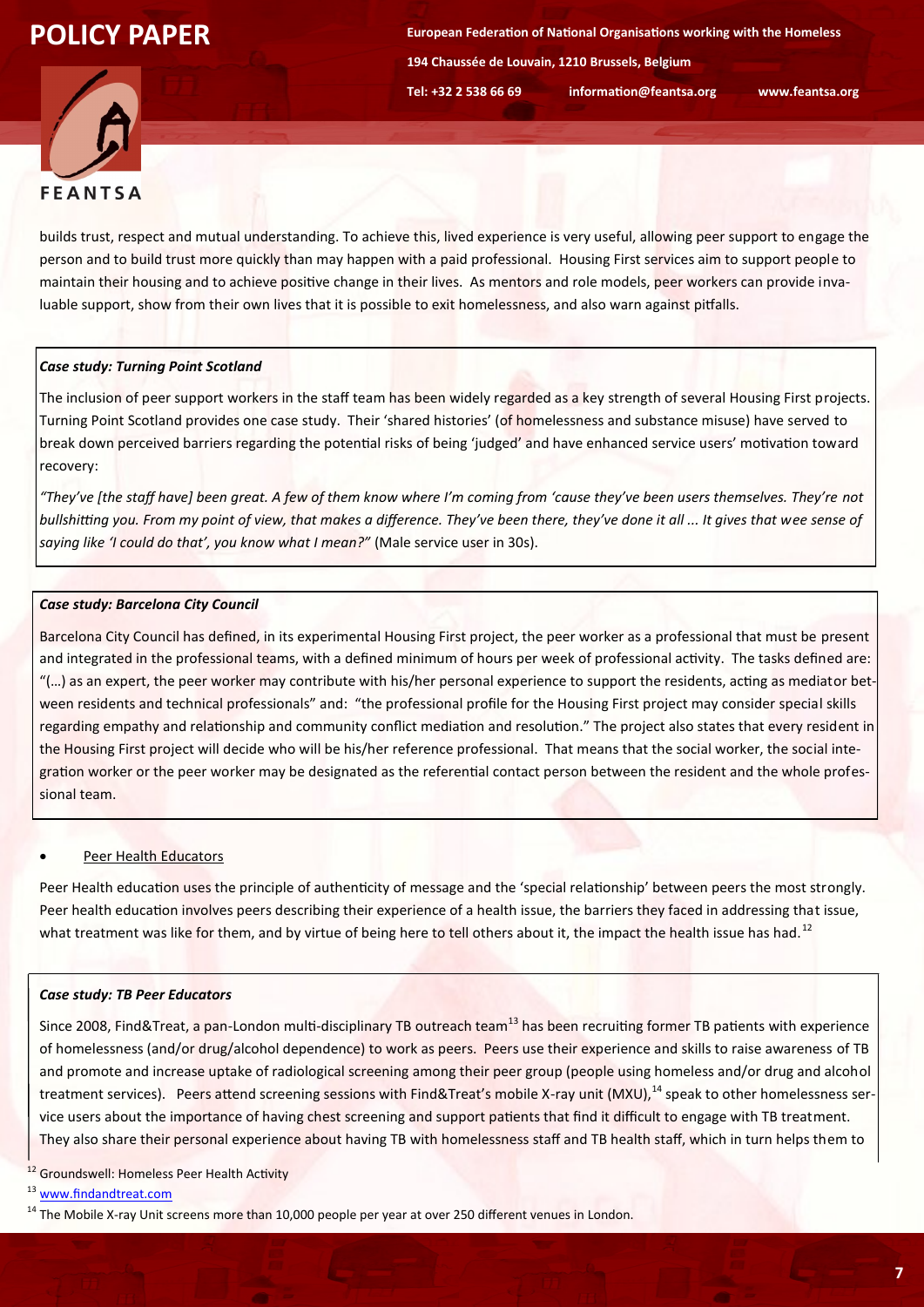**European Federation of National Organisations working with the Homeless 194 Chaussée de Louvain, 1210 Brussels, Belgium Tel: +32 2 538 66 69 information@feantsa.org www.feantsa.org**



work more effectively with homeless people. Peer educators who act as mediators between TB staff and clients play a crucial role in strengthening TB control among people that other services cannot reach.

A piece of research aimed at understanding the contribution of TB peer educators to TB control concluded that TB educators are an underused and potentially cost-effective resource to strengthen TB control since they have a unique insight into the social dimension of TB and this can make them highly effective advocates, supporting people to access services, complete treatment and to address the wider determinants of the disease.

Peers are volunteers. Peers are recruited, supported, and trained by Groundswell, a service-user led organisation. They receive ongoing support from a peer coordinator and are provided with expenses (for travel, food and mobile phone top-ups). Peers attend training programmes and can progress towards gaining further voluntary experience and paid employment.

A peer education approach provides an authentic voice of experience that homeless people are more able to relate to. Peer educators, with first-hand experience of having TB, accessing services and taking treatment, have a unique and invaluable insight.

*"The best is having the person who has already had it. They know, they know the beginning of symptoms, they know what treatment you need to get, they know where you should go and get it"* (Service user)

*"The peers are much more confident than staff in the reasons for needing to get screened, and are able to articulate this in a succinct and non-alarming way."* (Hostel Manager)

*"A peer is someone who feels it and knows it"* (TB Peer)

#### Peer Health Advocates

Health advocates are best placed to enable patients to access health services that they need and are entitled to. They promote the rights of patients. Advocacy works particularly well with a peer approach because it is about doing what it is the client wants to do. It is led by the client and, therefore, puts the responsibility with the client, while supporting them. It does not assume specialist knowledge of the subject or area of support (i.e. health issue) and so can be performed by people who are truly alongside the client.<sup>15</sup>

#### *Case study: Care Navigators*

Pathway is a project that supports and cares for homeless patients in hospital and upon discharge. It is a model of integrated healthcare for homeless people, which puts the patient at the centre of their own care pathway and aims to transform health outcomes for homeless people. The addition of a care navigator to the original team of a specialist doctor and a dedicated homeless

<sup>15</sup> Groundswell : Homeless Peer Health Activity

16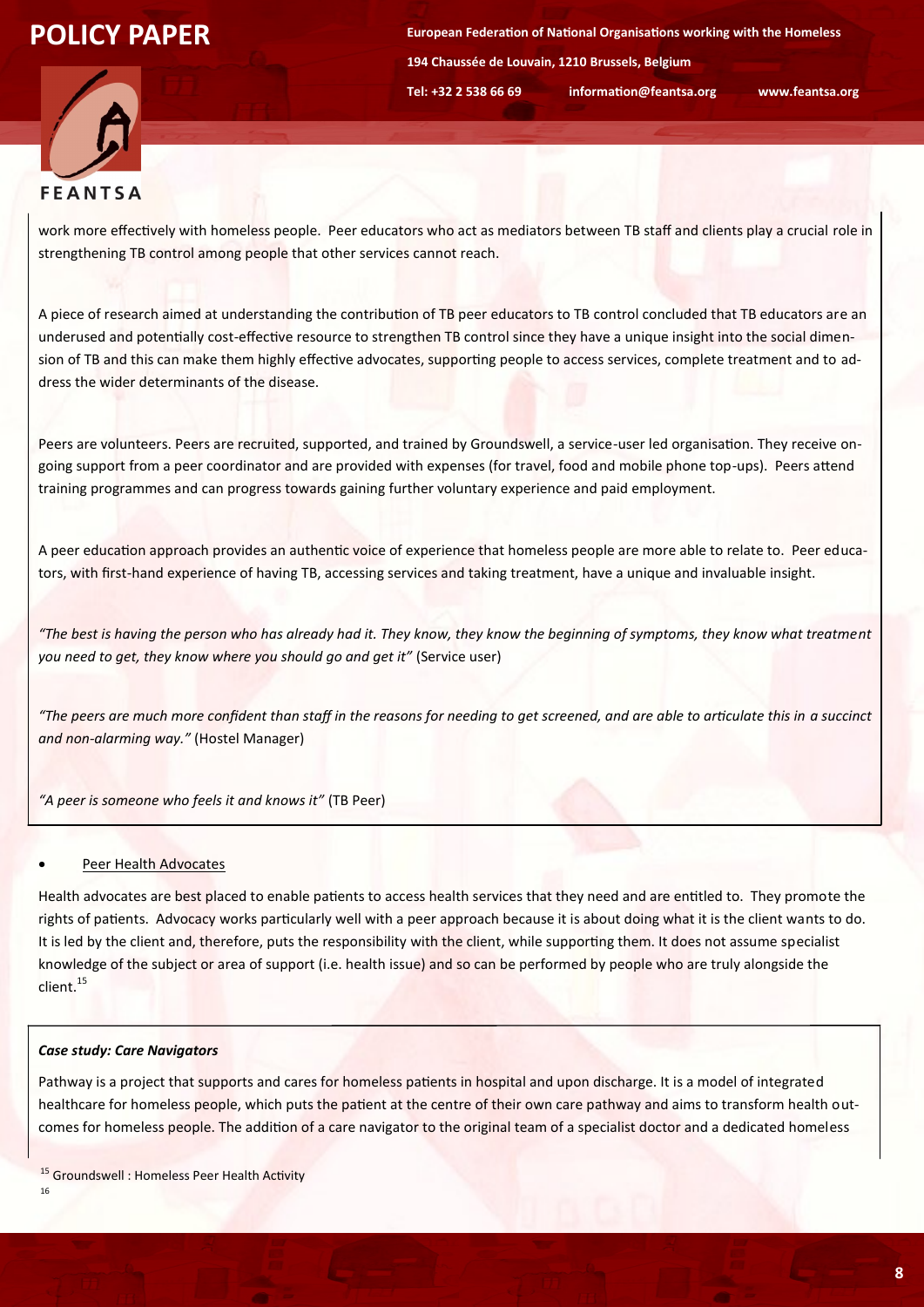**European Federation of National Organisations working with the Homeless 194 Chaussée de Louvain, 1210 Brussels, Belgium Tel: +32 2 538 66 69 information@feantsa.org www.feantsa.org**



health nurse has extended the impact of their service. A Care Navigator is a paid member of staff and a person with personal experience of homelessness. They are trained to befriend, support, challenge and mentor homeless patients in hospital, helping them navigate the hospital environment, and supporting the homeless health nurse practitioners. The Care Navigator particularly builds a relationship with the patient, initially ensuring basic needs such as clothing, books, or pay cards for access to television, phone and Internet while in hospital, but also help patients following their discharge from hospital, helping them keep their appointments with detoxification services, with social workers, benefits staff, hostel key workers, street outreach teams, mental health services and many others. As trained, paid Pathway employees, Care Navigators are also role models for homeless patients and can also challenge stigma and negative attitudes among health professionals towards homeless people.

Josie is the Pathway Senior Care Navigator at University College London Hospitals (UCLH). She had been volunteering as a TB peer with Find&Treat for several years. In 2012, after a training period, Josie became Pathway's first full time Care Navigator (now Senior Care Navigator) working with homeless patients at UCLH. Josie helps patients with basic needs, benefits claims, housing advice and personal support. She accompanies patients out of the hospital at discharge and visits and supports some of the most vulnerable patients in the community. *"I think because of my past, most of the patients I see have been in similar situations to me and so I can relate to them and them to me, more than a regular nurse or doctor. What I like most about the peer work is the variety of stuff I get to do and the different people I meet and being part of the team. "* Josie has become a central part of the UCLH hospital team. As Senior Care Navigator, Josie trains and supervises new Care Navigators.

#### **Recommendations**

- Enable professional development and system change so that services are recovery-oriented and work with peer support.
- Promote peer support and raise awareness about it for policymakers and practitioners in specialist and in mainstream services.
- Collect data on peer support initiatives and develop resources where information and examples are available.
- Support organisations to recognise the difference between peer support and peer workers, and to provide training and support mechanisms appropriate to the kind of peer work they want to put in place.
- Recognise that participation is a good basis for initiating peer support schemes and for recruiting peer support volunteers.
- Recognise peer support as an incremental process with achievable goals. Some services may be very far away from having peer support and could start by organising discussions on peer support and exploring informal forms. Others might be more advanced.

#### **Conclusion**

There is a need for shift in service delivery models in the homeless sector to adopting a system-wide recovery-oriented approach. The implementation of a recovery-oriented model of care in homeless services and systems should start with the recognition of the important role of peer support in the delivery of homeless services to their peers. This paper has shown the added value that peer support can play as a tool in the recovery process.